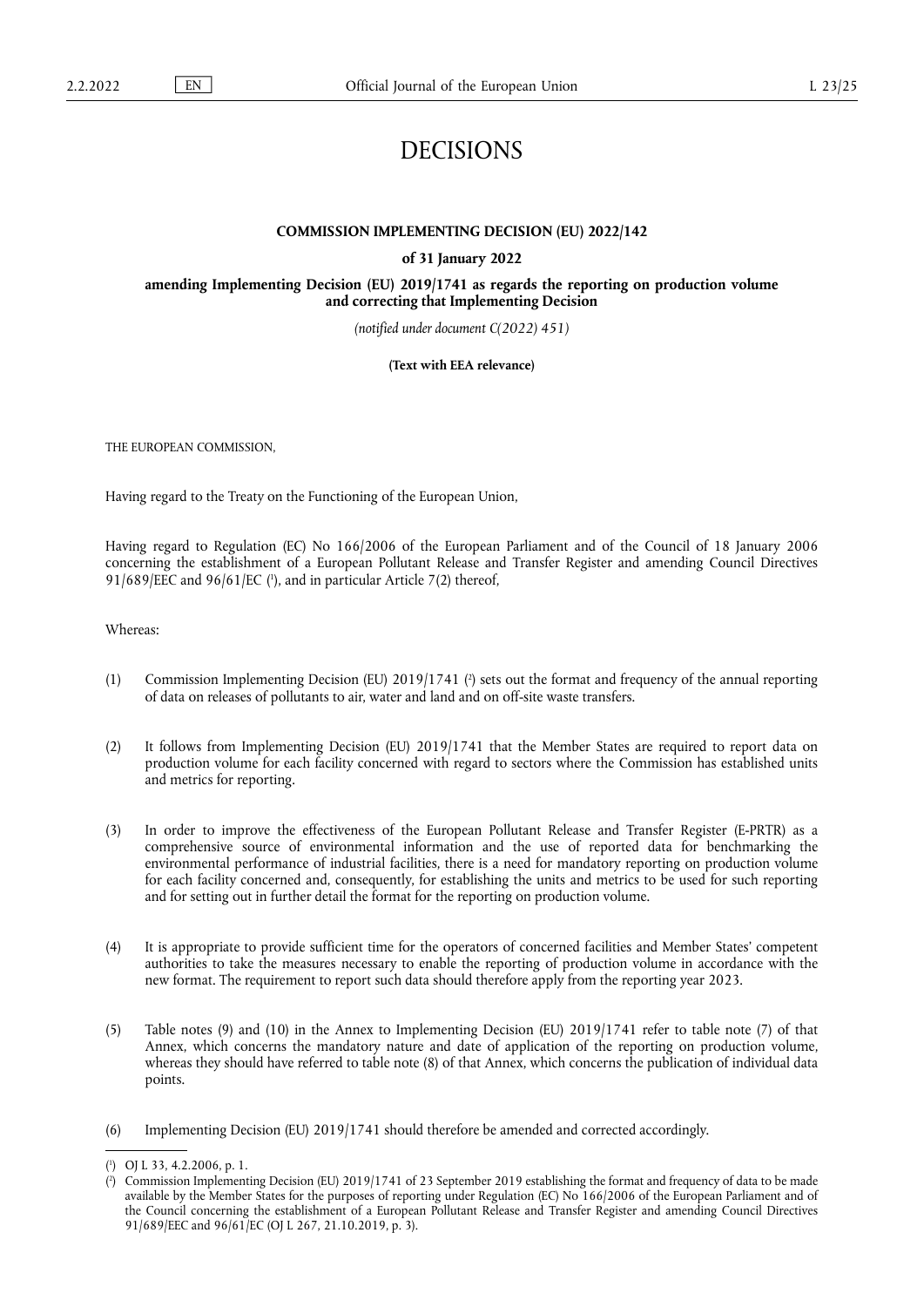- <span id="page-1-1"></span>(7) These efforts will feed into the outlook and foresight dimension of the Zero Pollution Monitoring Framework under the EU's Action Plan 'Towards a Zero Pollution for Air, Water and Soil' [\(](#page-1-0) 3 ), thus helping anticipate policy challenges and identify the most effective and preventive solutions.
- (8) The measures provided for in this Decision are in accordance with the opinion of the committee established by Article 19(1) of Regulation (EC) No 166/2006,

HAS ADOPTED THIS DECISION:

### *Article 1*

### **Amendments to Implementing Decision (EU) 2019/1741**

Article 1, third subparagraph, is replaced by the following:

'The administrative information set out in Sections 1 to 4 of the Annex shall be submitted to the Commission, at the latest, by 30 September of the following reporting year. By derogation, the Administrative Information set out in fields 2.12, 2.13 and 2.14 shall be submitted to the Commission, at the latest, by 30 November of the following reporting year.'

The Annex is amended in accordance with the Annex to this Decision.

### *Article 2*

#### **Corrections to Implementing Decision (EU) 2019/1741**

In the Annex, in the text of table notes (9) and (10), 'No 7' is replaced by 'No 8'.

This Decision is addressed to the Member States.

Done at Brussels, 31 January 2022.

*For the Commission* Virginijus SINKEVIČIUS *Member of the Commission*

<span id="page-1-0"></span>[<sup>\(</sup>](#page-1-1) 3 ) Communication from the Commission to the European Parliament, the Council, the European Economic and Social Committee and the Committee of the Regions – Pathway to a Healthy Planet for All EU Action Plan: 'Towards Zero Pollution for Air, Water and Soil' (COM/2021/400 final).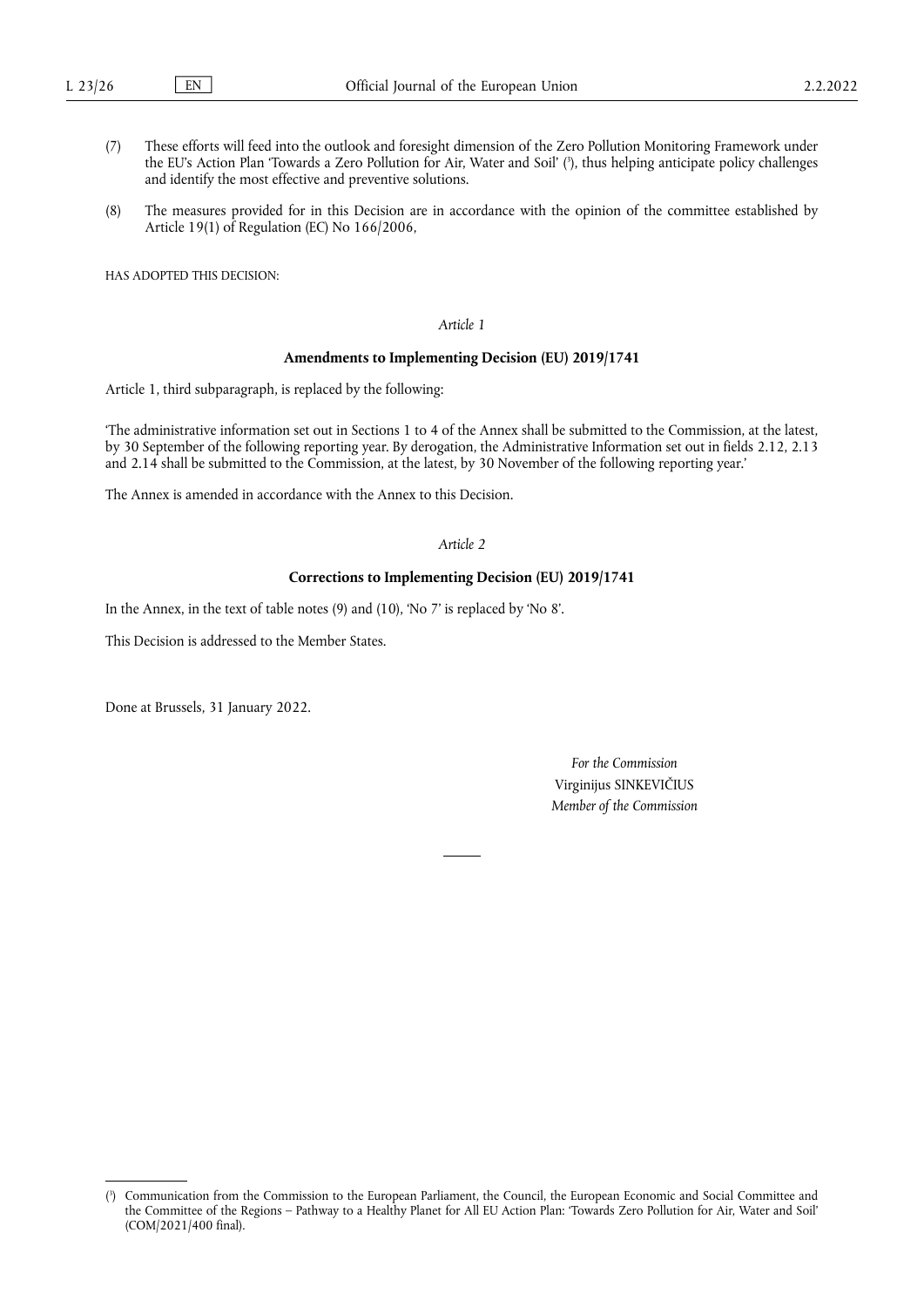#### *ANNEX*

The Annex is amended as follows:

(1) after the title, the following text is inserted:

#### 'Part 1

Administrative and thematic information';

- (2) the text of table note (7) is replaced by the following:
- '(7) Optional for the 2019, 2020, 2021 and 2022 reporting years. From the reporting year 2023, the production volume of each facility shall be reported in accordance with the rules set out in Part 2.';
- (3) the following Part 2 is added:

#### 'Part 2

Establishing the units and metrics to be reported by Member States under field 2.12 "Production volume"

#### 1. **Definitions**

For the purposes of this Part, the following definitions shall apply:

- (1) "tonnes of products/extracted material" means, unless otherwise stated, the weight of the stated metric, including any inherent moisture content of the products or extracted material, but excluding any product packaging/containment;
- (2) "tonnes of products as oil equivalents" means the output of a facility expressed as the amount of energy released by burning 1 tonne of crude oil, considering that the energy content of a tonne of crude oil is 42 gigajoules;
- (3) "gigajoules of useful energy output" means the energy effectively converted into electricity or heat expressed in gigajoules and served to the grid or the final user;
- (4) "tonnes of incoming waste" means the weight of all incoming waste, within a calendar year, to a facility that is further dealt within the defined recovery or disposal activity performed by the same facility and which excludes waste quantities transferred to other facilities without treatment;
- (5) "cubic metres of incoming waste-water" means the volume of water that enters the treatment operations of the relevant waste-water treatment facility;
- (6) "tonnes of organic solvent" means the weight of the total amount of solvents consumed in the operations performed within the facility;
- (7) "tonnes of paint used and/or removed" means the weight of the paint consumed, the best estimate of the paint removed, or, when performing painting and removal activities within the same facility, the sum of both;
- <span id="page-2-1"></span>(8) "number of livestock units (LSU)" means the conversion rates in Annex II of Commission Implementing Regulation (EU) No 808/2014 of 17 July 2014 laying down rules for the application of Regulation (EU) No 1305/2013 of the European Parliament and of the Council on support for rural development by the European Agricultural Fund for Rural Development (EAFRD) [\(](#page-2-0) 1 ); the livestock units for animals not covered explicitly by this Regulation should be based on scientific evidence e.g. broilers 0,007 LSU, ostriches 0,350 LSU.

### 2. **General rules**

(a) Unless otherwise stated, the data on production volume shall cover total viable outputs from a facility and shall include the sum of all outputs during the year that are sold, stored on-site, and used on-site for further processing. The sum of outputs that are spoiled, rejected or off-specification shall be excluded.

<span id="page-2-0"></span>[<sup>\(</sup>](#page-2-1) 1 ) Commission Implementing Regulation (EU) No 808/2014 of 17 July 2014 laying down rules for the application of Regulation (EU) No 1305/2013 of the European Parliament and of the Council on support for rural development by the European Agricultural Fund for Rural Development (EAFRD) (OJ L 227, 31.7.2014, p. 18).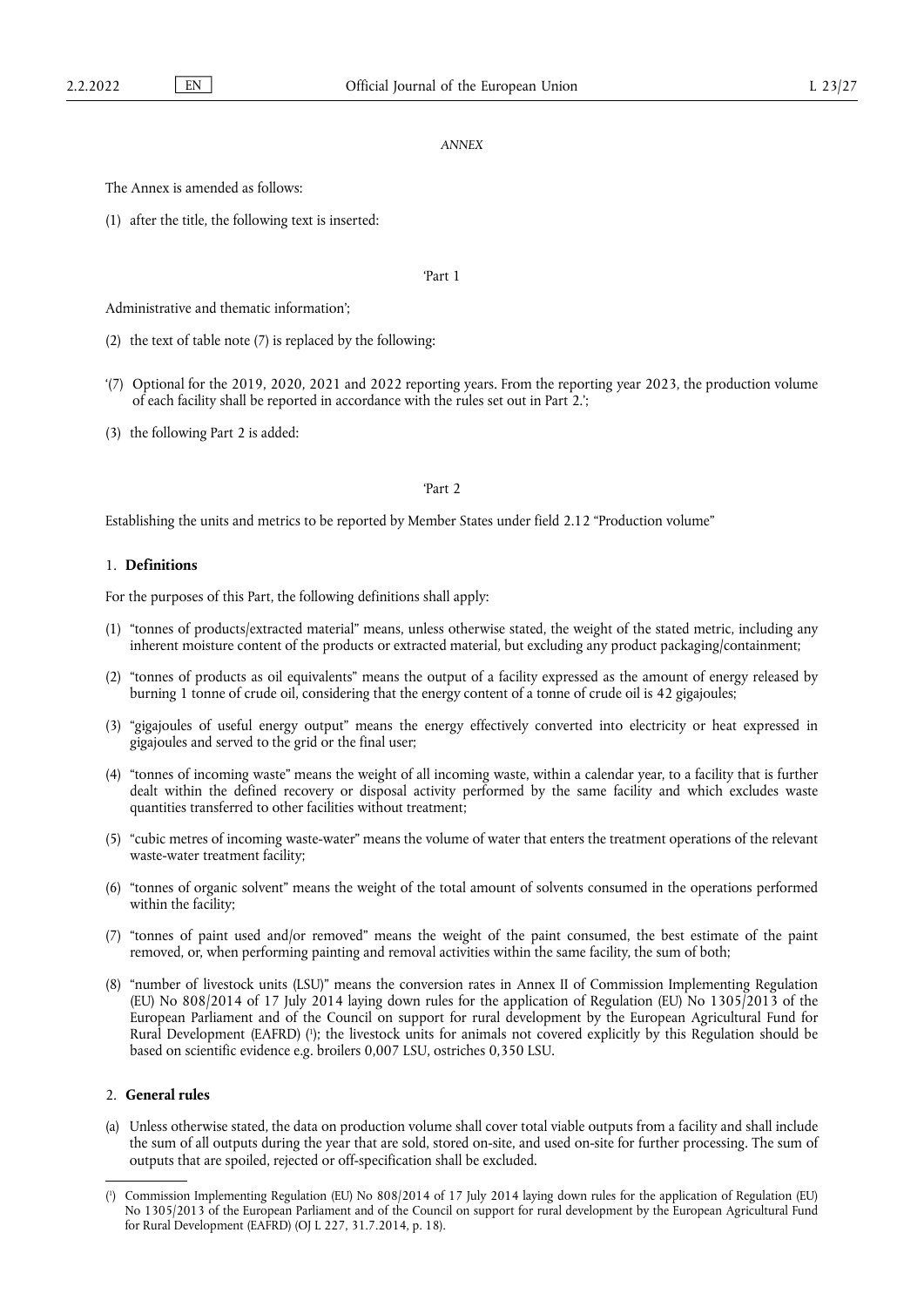- <span id="page-3-2"></span>(b) The production volume field 2.12 of Part 1 has a multiplicity of "one to many". The reporting on production volume shall cover activities performed in the facility and that are reported to the EU Registry on Industrial Sites [\(](#page-3-0) 2 ) with reference to the relevant facility. The reporting shall cover at least one activity.
- <span id="page-3-3"></span>(c) Where possible, the data on production volume shall be reported in accordance with the Prodcom methodology for national statistics on the production of manufactured goods and with the methodology laid down in Regulation (EU)  $2019/2152$  of the European parliament and of the Council  $(3)$ .
- (d) The following data shall be reported under field 2.12 of Part 1:
- (i) quantity expressed in the unit/metric set out in point 3;
- (ii) comments (optional).

### 3. **Units and metrics**

|                  | Activity                                                                                                                                                                    | Unit/metric                              |
|------------------|-----------------------------------------------------------------------------------------------------------------------------------------------------------------------------|------------------------------------------|
| 1. Energy sector |                                                                                                                                                                             |                                          |
| 1(a)             | Mineral oil and gas refineries                                                                                                                                              | Tonnes of products as oil<br>equivalents |
| 1(b)             | Installations for gasification and liquefaction                                                                                                                             | Tonnes of products as oil<br>equivalents |
| 1(c)             | Thermal power stations and other combustion installations                                                                                                                   | Gigajoules of useful energy<br>output    |
| 1(d)             | Coke ovens                                                                                                                                                                  | Tonnes of products as oil<br>equivalents |
| 1(e)             | Coal rolling mills                                                                                                                                                          | Tonnes of products as oil<br>equivalents |
| 1(f)             | Installations for manufacture of coal products and solid smokeless fuel                                                                                                     | Tonnes of products as oil<br>equivalents |
|                  | 2. Production and processing of metals                                                                                                                                      |                                          |
| 2(a)             | Metal ore (including sulphide ore) roasting or sintering installations                                                                                                      | Tonnes of products                       |
| 2(b)             | Installations for the production of pig iron or steel (primary or secondary<br>melting) including continuous casting                                                        | Tonnes of products                       |
| 2(c)(i)          | Installations for the processing of ferrous metals: Hot-rolling mills                                                                                                       | Tonnes of products                       |
| 2(c)(ii)         | Installations for the processing of ferrous metals: Smitheries with hammers                                                                                                 | Tonnes of products                       |
| 2(c)(iii)        | Installations for the processing of ferrous metals: Application of protective<br>fused metal coats                                                                          | Tonnes of products                       |
| 2(d)             | Ferrous metal foundries                                                                                                                                                     | Tonnes of products                       |
| 2(e)(i)          | Installations: For the production of non-ferrous crude metals from ore,<br>concentrates or secondary raw materials by metallurgical, chemical, or<br>electrolytic processes | Tonnes of products                       |
| 2(e)(ii)         | Installations: For the smelting, including the alloying, of non-ferrous<br>metals, including recovered products (refining, foundry casting, etc.                            | Tonnes of products                       |

<span id="page-3-0"></span>[<sup>\(</sup>](#page-3-2) 2 ) <https://cdr.eionet.europa.eu/help/euregistry>

<span id="page-3-1"></span>[<sup>\(</sup>](#page-3-3) 3 ) Regulation (EU) 2019/2152 of the European Parliament and of the Council of 27 November 2019 on European business statistics, repealing 10 legal acts in the field of business statistics (OJ L 327, 17.12.2019, p. 1). 'PRODuction COMmunautaire' (Community Production). See <https://ec.europa.eu/eurostat/web/prodcom/overview>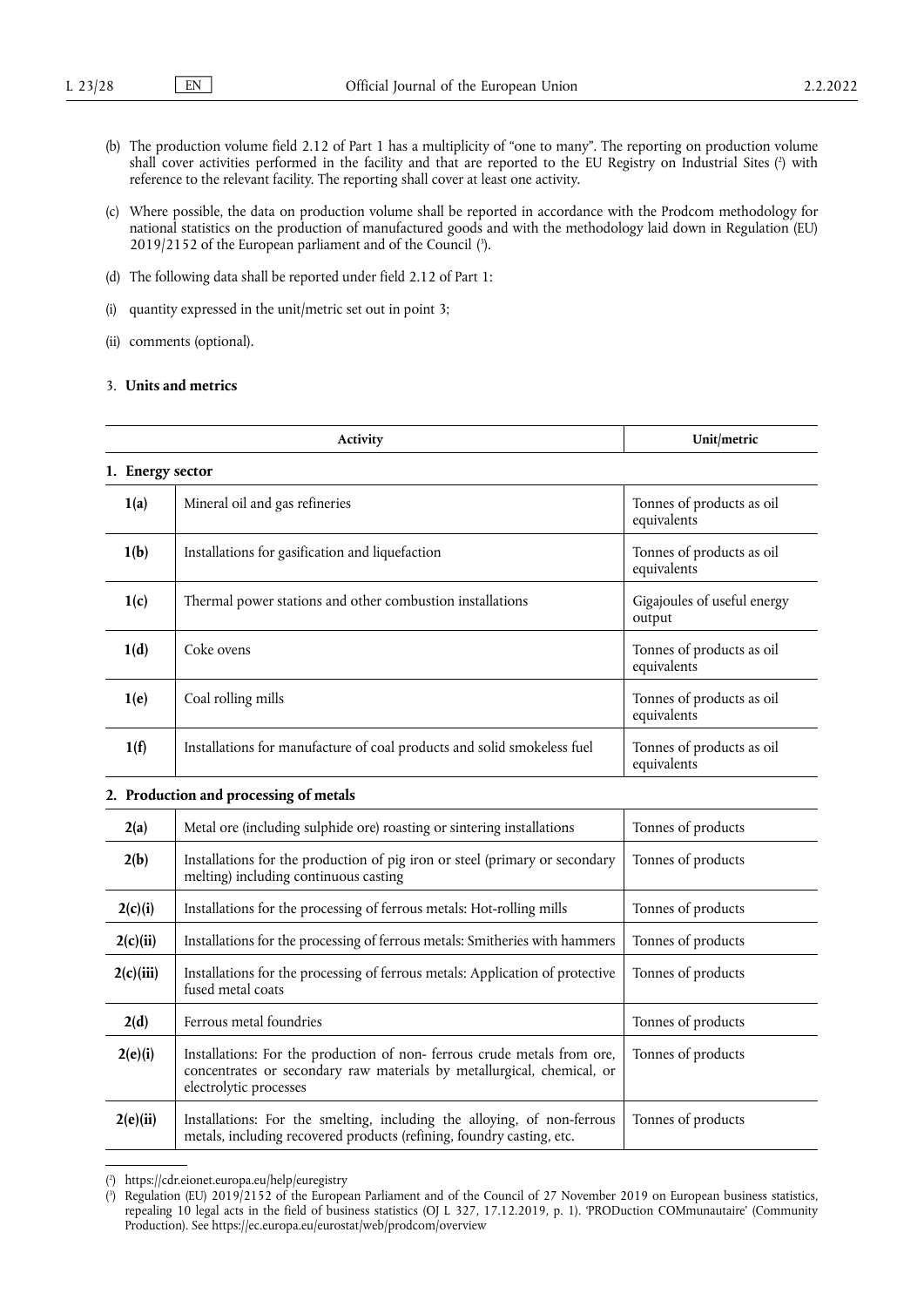| 2(f) | Installations for surface treatment of metals and plastic materials using an   Tonnes of the surface treatment<br>electrolytic or chemical process | substances (input) |
|------|----------------------------------------------------------------------------------------------------------------------------------------------------|--------------------|
|------|----------------------------------------------------------------------------------------------------------------------------------------------------|--------------------|

# **3. Mineral industry**

| 3(a)      | Underground mining and related operations                                                                                                                 | Tonnes of extracted material |
|-----------|-----------------------------------------------------------------------------------------------------------------------------------------------------------|------------------------------|
| 3(b)      | Opencast mining and quarrying                                                                                                                             | Tonnes of extracted material |
| 3(c)(i)   | Installations for the production of: Cement clinker in rotary kilns                                                                                       | Tonnes of products           |
| 3(c)(ii)  | Installations for the production of: Lime in rotary kilns                                                                                                 | Tonnes of products           |
| 3(c)(iii) | Installations for the production of: Cement clinker or lime in other furnaces                                                                             | Tonnes of products           |
| 3(d)      | Installations for the production of asbestos and the manufacture of<br>asbestos-based products                                                            | Tonnes of products           |
| 3(e)      | Installations for the manufacture of glass, including glass fibre                                                                                         | Tonnes of products           |
| 3(f)      | Installations for melting mineral substances, including the production of<br>mineral fibres                                                               | Tonnes of products           |
| 3(g)      | Installations for the manufacture of ceramic products by firing, in particular<br>roofing tiles, bricks, refractory bricks, tiles, stoneware or porcelain | Tonnes of products           |

# **4. Chemical industry**

| 4(a)(i)   | Chemical installations for the production on an industrial scale of basic<br>organic chemicals, such as: Simple hydrocarbons (linear or cyclic,<br>saturated, or unsaturated, aliphatic, or aromatic)                                                    | Tonnes of products |
|-----------|----------------------------------------------------------------------------------------------------------------------------------------------------------------------------------------------------------------------------------------------------------|--------------------|
| 4(a)(ii)  | Chemical installations for the production on an industrial scale of basic<br>organic chemicals, such as: Oxygen-containing hydrocarbons such as<br>alcohols, aldehydes, ketones, carboxylic acids, esters, acetates, ethers,<br>peroxides, epoxy resins  | Tonnes of products |
| 4(a)(iii) | Chemical installations for the production on an industrial scale of basic<br>organic chemicals, such as: Sulphurous hydrocarbons                                                                                                                         | Tonnes of products |
| 4(a)(iv)  | Chemical installations for the production on an industrial scale of basic<br>organic chemicals, such as: Nitrogenous hydrocarbons such as amines,<br>amides, nitrous compounds, nitro compounds or nitrate compounds,<br>nitriles, cyanates, isocyanates | Tonnes of products |
| 4(a)(v)   | Chemical installations for the production on an industrial scale of basic<br>organic chemicals, such as: Phosphorus-containing hydrocarbons                                                                                                              | Tonnes of products |
| 4(a)(vi)  | Chemical installations for the production on an industrial scale of basic<br>organic chemicals, such as: Halogenic hydrocarbons                                                                                                                          | Tonnes of products |
| 4(a)(vii) | Chemical installations for the production on an industrial scale of basic<br>organic chemicals, such as: Organometallic compounds                                                                                                                        | Tonnes of products |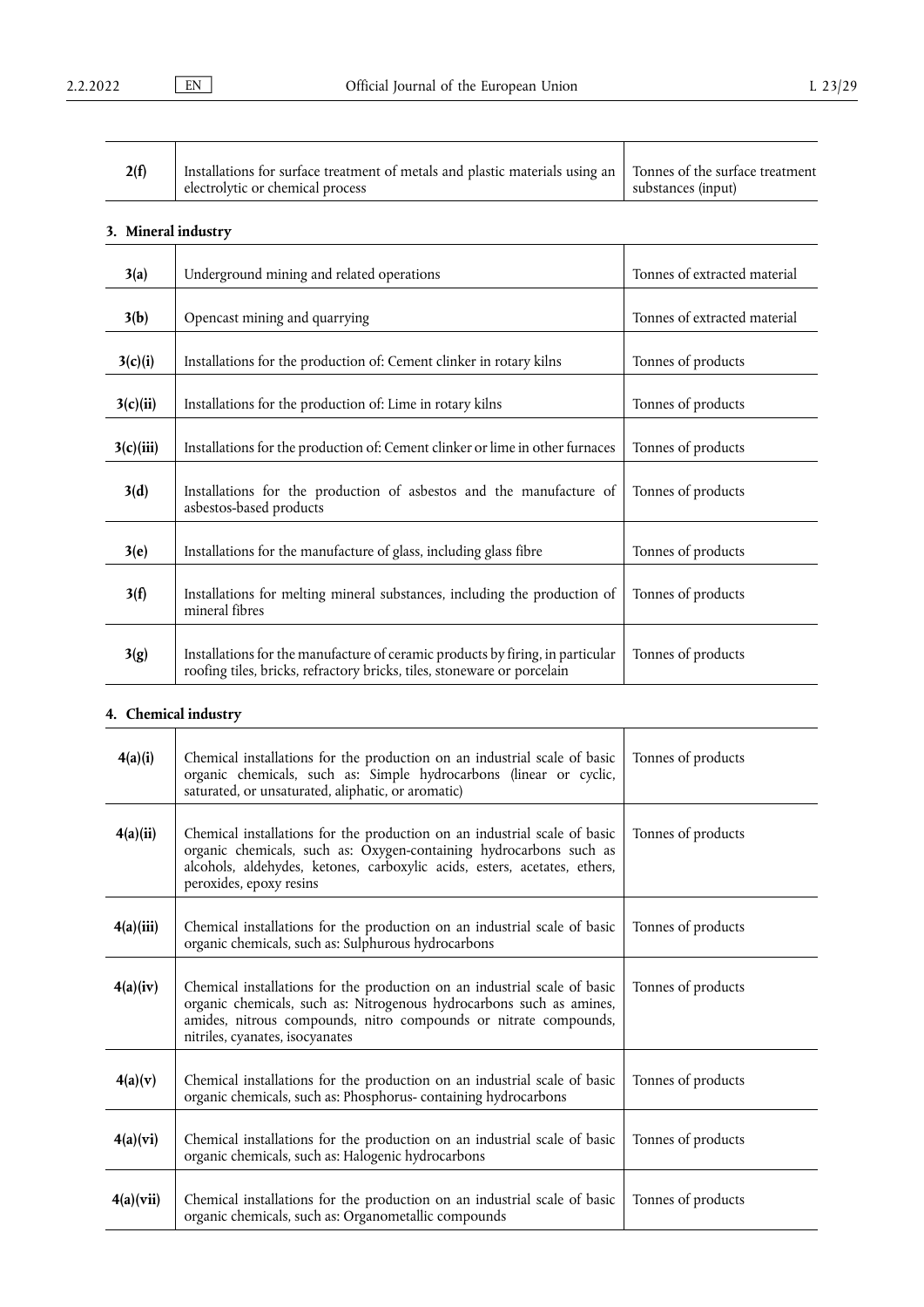| 4(a)(viii) | Chemical installations for the production on an industrial scale of basic<br>organic chemicals, such as: Basic plastic materials (polymers, synthetic<br>fibres, and cellulose-based fibres)                                                                                                           | Tonnes of products |
|------------|--------------------------------------------------------------------------------------------------------------------------------------------------------------------------------------------------------------------------------------------------------------------------------------------------------|--------------------|
| 4(a)(ix)   | Chemical installations for the production on an industrial scale of basic<br>organic chemicals, such as: Synthetic rubbers                                                                                                                                                                             | Tonnes of products |
| 4(a)(x)    | Chemical installations for the production on an industrial scale of basic<br>organic chemicals, such as: Dyes and pigments                                                                                                                                                                             | Tonnes of products |
| 4(a)(xi)   | Chemical installations for the production on an industrial scale of basic<br>organic chemicals, such as: Surface-active agents and surfactants                                                                                                                                                         | Tonnes of products |
| 4(b)(i)    | Chemical installations for the production on an industrial scale of basic<br>inorganic chemicals, such as: Gases, such as ammonia, chlorine or<br>hydrogen chloride, fluorine or hydrogen fluoride, carbon oxides, sulphur<br>compounds, nitrogen oxides, hydrogen, sulphur dioxide, carbonyl chloride | Tonnes of products |
| 4(b)(ii)   | Chemical installations for the production on an industrial scale of basic<br>inorganic chemicals, such as: Acids, such as chromic acid, hydrofluoric<br>acid, phosphoric acid, nitric acid, hydrochloric acid, sulphuric acid,<br>oleum, sulphurous acids                                              | Tonnes of products |
| 4(b)(iii)  | Chemical installations for the production on an industrial scale of basic<br>inorganic chemicals, such as: Bases, such as ammonium hydroxide,<br>potassium hydroxide, sodium hydroxide                                                                                                                 | Tonnes of products |
| 4(b)(iv)   | Chemical installations for the production on an industrial scale of basic<br>inorganic chemicals, such as: Salts, such as ammonium chloride,<br>potassium chlorate, potassium carbonate, sodium carbonate, perborate,<br>silver nitrate                                                                | Tonnes of products |
| 4(b)(v)    | Chemical installations for the production on an industrial scale of basic<br>inorganic chemicals, such as: Non-metals, metal oxides or other inorganic<br>compounds such as calcium carbide, silicon, silicon carbide                                                                                  | Tonnes of products |
| 4(c)       | Chemical installations for the production on an industrial scale of<br>phosphorous-, nitrogen- or potassium-based fertilisers (simple or<br>compound fertilisers)                                                                                                                                      | Tonnes of products |
| 4(d)       | Chemical installations for the production on an industrial scale of basic<br>plant health products and of biocides                                                                                                                                                                                     | Tonnes of products |
| 4(e)       | Installations using a chemical or biological process for the production on an<br>industrial scale of basic pharmaceutical products                                                                                                                                                                     | Tonnes of products |
| 4(f)       | Installations for the production on an industrial scale of explosives and<br>pyrotechnic products                                                                                                                                                                                                      | Tonnes of products |

# **5. Waste and wastewater management**

| 5(a) | Installations for the recovery or disposal of hazardous waste                                                                                                                                                               | Tonnes of incoming waste |
|------|-----------------------------------------------------------------------------------------------------------------------------------------------------------------------------------------------------------------------------|--------------------------|
| 5(b) | Installations for the incineration of non-hazardous waste in the scope of Tonnes of incoming waste<br>Directive 2000/76/EC of the European Parliament and of the Council of<br>4 December 2000 on the incineration of waste |                          |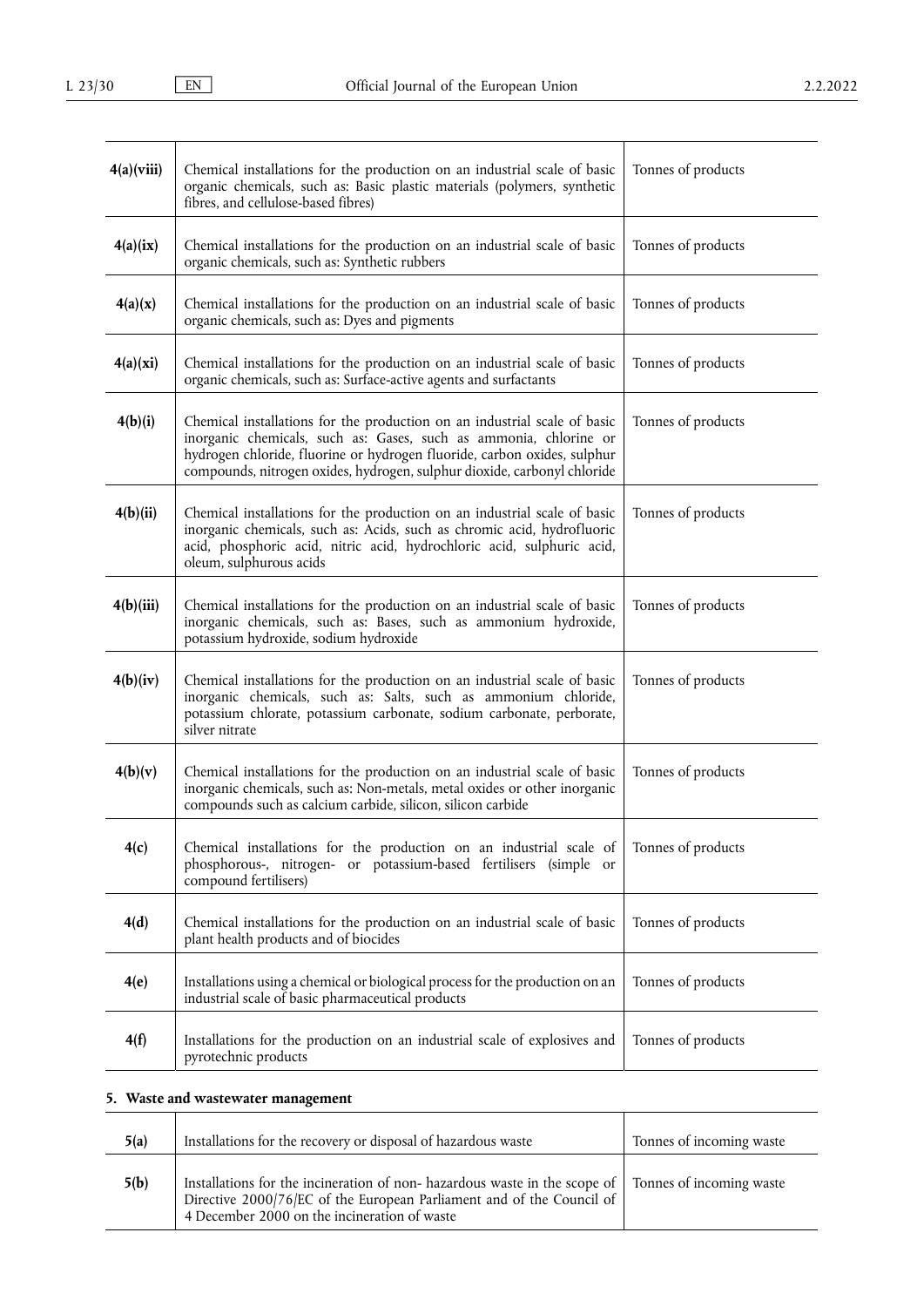l,

| 5(c) | Installations for the disposal of non-hazardous waste                                                                                                                                                                                                                                                           | Tonnes of incoming waste                 |
|------|-----------------------------------------------------------------------------------------------------------------------------------------------------------------------------------------------------------------------------------------------------------------------------------------------------------------|------------------------------------------|
| 5(d) | Landfills (excluding landfills of inert waste and landfills, which were<br>definitively closed before 16 July 2001 or for which the after-care phase<br>required by the competent authorities according to Article 13 of Council<br>Directive 1999/31/EC of 26 April 1999 on the landfill of waste has expired) | Tonnes of incoming waste                 |
| 5(e) | Installations for the disposal or recycling of animal carcasses and animal<br>waste                                                                                                                                                                                                                             | Tonnes of incoming waste                 |
| 5(f) | Urban waste-water treatment plants                                                                                                                                                                                                                                                                              | Cubic metres of incoming waste-<br>water |
| 5(g) | Independently operated industrial waste-water treatment plants which<br>serve one or more activities of this Annex                                                                                                                                                                                              | Cubic metres of incoming waste-<br>water |

# **6. Paper and wood production and processing**

| 6(a) | Industrial plants for the production of pulp from timber or similar fibrous<br>materials                                            | Tonnes of products |
|------|-------------------------------------------------------------------------------------------------------------------------------------|--------------------|
| 6(b) | Industrial plants for the production of paper and board and other primary wood products (such as chipboard, fibreboard and plywood) | Tonnes of products |
| 6(c) | Industrial plants for the preservation of wood and wood products with<br>chemicals                                                  | Tonnes of products |

# **7. Intensive livestock production and aquaculture**

| 7(a)(i)   | Installations for the intensive rearing of poultry or pigs: With 40 000 places<br>for poultry                    | Number of livestock units |
|-----------|------------------------------------------------------------------------------------------------------------------|---------------------------|
| 7(a)(ii)  | Installations for the intensive rearing of poultry or pigs: With 2000 places<br>for production pigs (over 30 kg) | Number of livestock units |
| 7(a)(iii) | Installations for the intensive rearing of poultry or pigs: With 750 places for<br>sows                          | Number of livestock units |
| 7(b)      | Intensive aquaculture                                                                                            | Tonnes of products        |

# **8. Animal and vegetable products from the food and beverage sector**

| 8(a)     | Slaughterhouses                                                                                                                    | Tonnes of products |
|----------|------------------------------------------------------------------------------------------------------------------------------------|--------------------|
| 8(b)(i)  | Treatment and processing intended for the production of food and beverage<br>products from: Animal raw materials (other than milk) | Tonnes of products |
| 8(b)(ii) | Treatment and processing intended for the production of food and beverage<br>products from: Vegetable raw materials                | Tonnes of products |
| 8(c)     | Treatment and processing of milk                                                                                                   | Tonnes of products |

## **9. Other activities**

| 9(a) | Plants for the pre-treatment (operations such as washing, bleaching, Tonnes of products<br>mercerisation) or dyeing of fibres or textiles |                    |
|------|-------------------------------------------------------------------------------------------------------------------------------------------|--------------------|
| 9(b) | Plants for the tanning of hides and skins                                                                                                 | Tonnes of products |